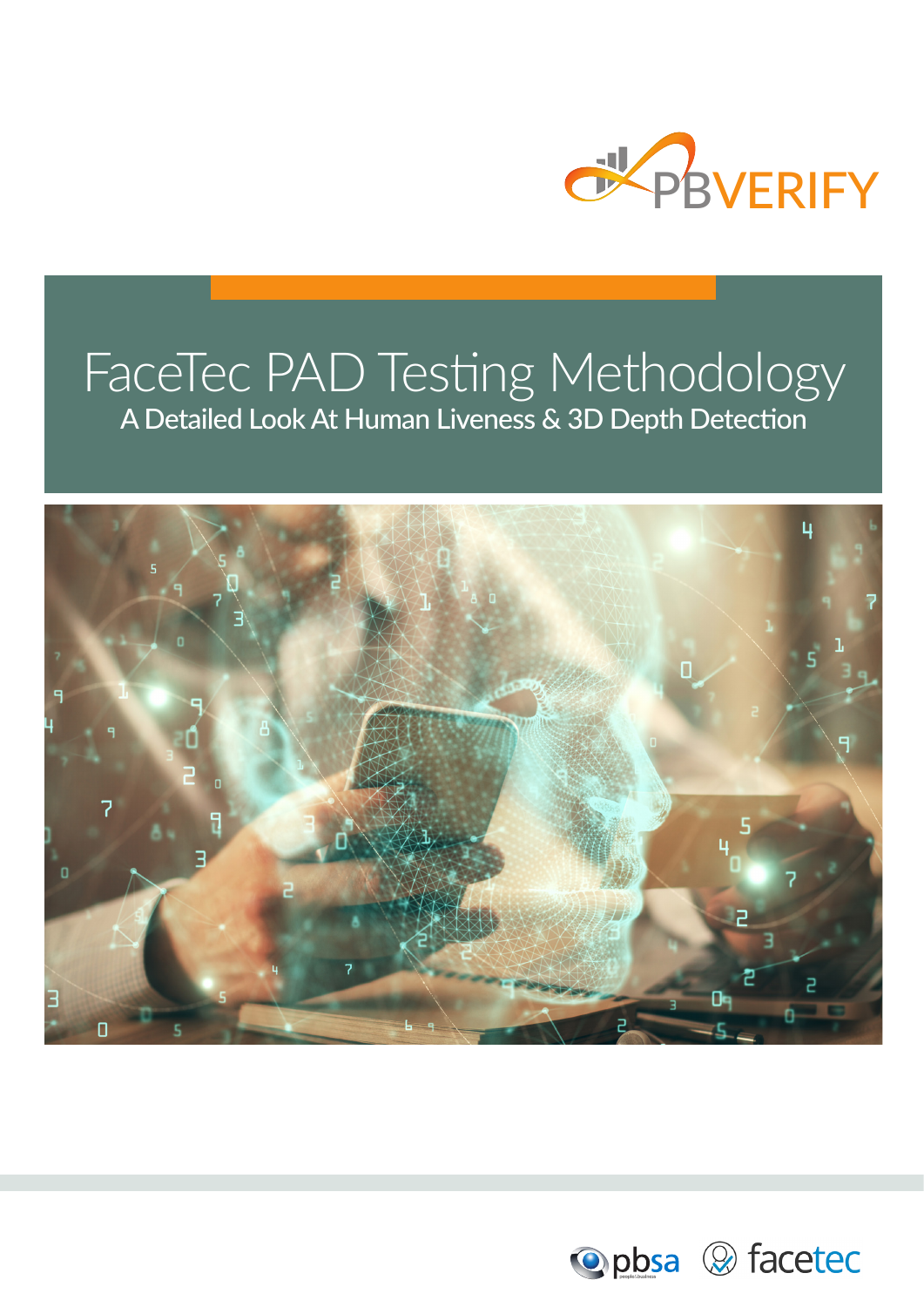# **OVERVIEW**

FaceTec tests liveness and 3D depth detection AI in a state-of-the-art [spoof lab and R&D center](http://spoof lab and R&D center) in downtown San Diego, CA. In addition to the many decades of biometric experience among the development team and advisory board, FaceTec has five years of experience testing its own technology against many other Face Matching systems . These rigorous tests have led to a unique understanding of the challenges of detecting 3D depth, human liveness and have proven FaceTec to be unmatched in the market.

This document provides 3rd-party testers, customers, strategic partners and users insight into the methodologies, test cases and tools used to create FaceTec's AI and to test it against all types of real-world attacks. It also explains FaceTec's philosophy around Presentation Attack Detection (PAD), Artificial Intelligence (AI) and the critical features of face authentication systems in general.

Third-party testing is the most important validation any biometric authenticator can have. FaceTec was tested in August 2018 and is the first and only biometric to achieve a **Level 1 & 2** rating in the NIST/NVLAP-certified iBeta Presentation Attack Detection (PAD) ISO 30107-3 Certification Test. Over 3,300 spoof sessions utilizing hundreds of high resolution photos, videos, 3D Mask and Dolls were attempted over the twelve days of iBeta testing. **No spoof attempts were able to fool the system and FaceTec achieved a perfect 100% anti-spoofing score in both tests.**

#### **iBeta PAD Certification Executive Summary:**

[https://www.facetec.com/wp-content/uploads/2018/08/FaceTec\\_iBeta\\_PAD-Level-1-Letter.pdf](https://www.facetec.com/wp-content/uploads/2018/08/FaceTec_iBeta_PAD-Level-1-Letter.pdf) [https://www.facetec.com/wp-content/uploads/2019/02/190204\\_FaceTec\\_PAD\\_Level\\_2\\_Certification\\_Letter.pdf](https://www.facetec.com/wp-content/uploads/2019/02/190204_FaceTec_PAD_Level_2_Certification_Letter.p)

## **Bad Actors & Cooperative Users**

The ISO 30107-3 Standard stipulates that a PAD system must thwart a "fully cooperative user" and be tested with spoof artifacts escalating in sophistication.

### **A cooperative user is defined as one who is willing to provide any and all biometric data that he/she possibly can to facilitate an attack.**

Cooperative users may perpetrate fraud themselves, they may be working complicity with other bad actors, or they may have had their biometric data phished by them. Most legacy 2D biometric systems cannot defend against cooperative user attacks at all, because anyone with a copy of a fingerprint, voice recording or a photo slideshow simulating blinking eyes can spoof their systems.

FaceTec was designed to prevent external bad actors, complicit users, and even cooperative testers from presenting the necessary concurrent biometric data that could spoof the system. It is our belief that if liveness detection is capable of reliably preventing a fully cooperative user/tester from spoofing the system, even with unlimited access to their own biometric data, that such a system becomes truly secure. FaceTec has achieved the security level required to replace passwords, while also not risking a Biometric Honeypot, a goal all other biometric vendors have failed to accomplish.



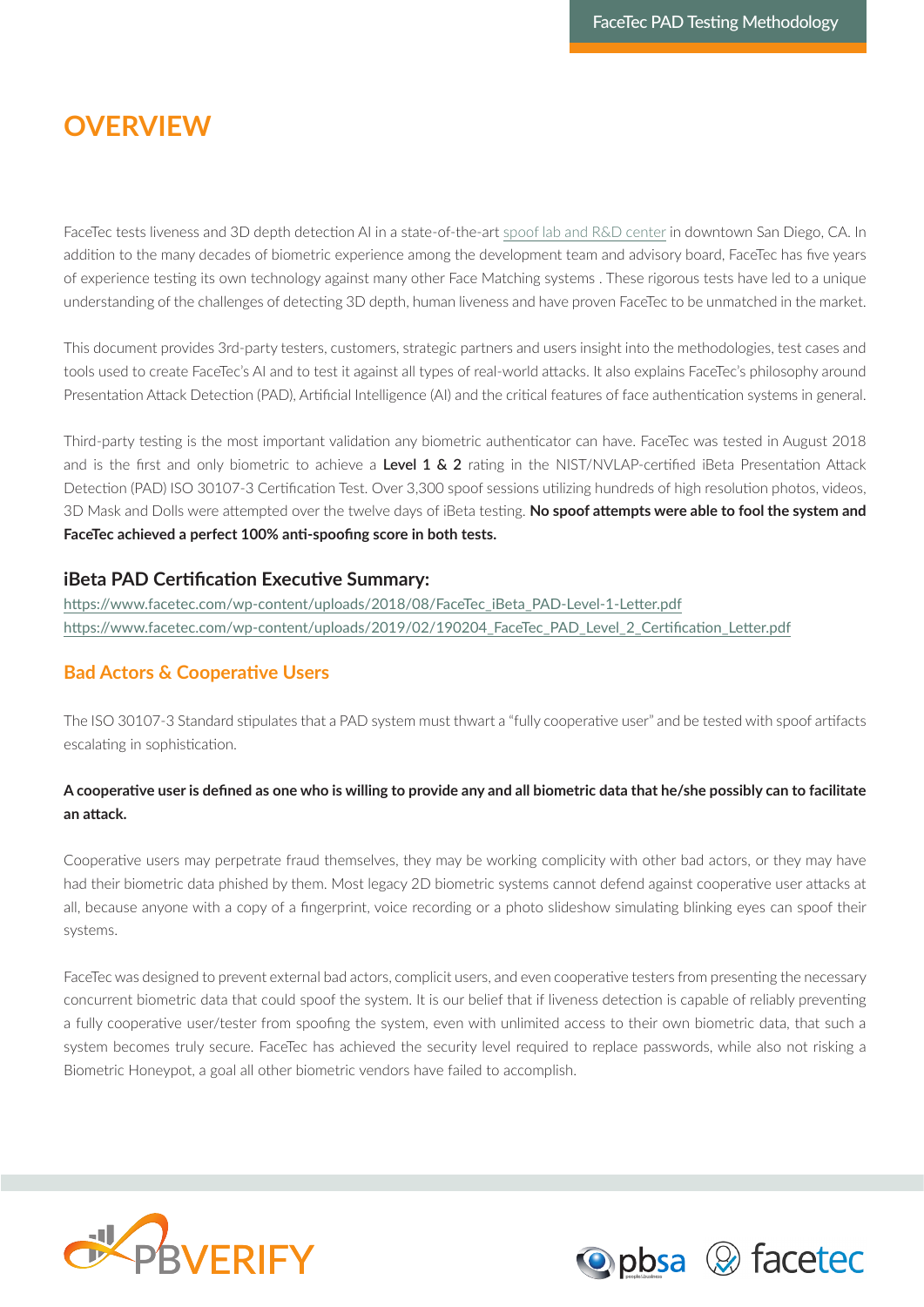# **Spoof Modalities / Presentation Attack Types**

When testing liveness and depth detection, it is important to consider the various categories of presentation attack types that can be presented to the system. For the purposes of testing, each general category of attack should be considered a different spoof modality. Each modality has many sub-modalities derived from the dimensions present within that specific type.

Consider a "simple" modality like a printed photo. Following are some examples of dimensions within testing liveness detection of a printed paper photo presentation to the system:

- Low resolution through high resolution images.
- Matte, glossy, or other types of paper (or even non-paper, like plastic and more).
- A full sheet of paper or a cutout separated from the background of the original image.
- Eyes, nose or mouth cut out and held in front of a real person's face or 3D bust.
- Bent, crumpled or curved photo presented to the system.
- A single face created from multiple, different people's photos.
- Source faces could have been created in different lighting conditions, and with glasses, facial hair and various expressions.
- Different devices running the target technology (i.e. FaceTec), exhibiting different:
	- Camera intrinsics
		- Performance/speed characteristics
- Different testers attacking, exhibiting differences in usage and behavior, & much more...

Most of the above dimensions can be combined with one or more additional dimensions. The possibilities that are created by combining each dimension of the "printed photo spoofing problem" presents an essentially unlimited set of test cases for even this single spoof type!

# **Computer Vision, AI and Combinatorial Explosions**

Testing a broad set of the spoof combinations is critically important. AI algorithms can be "black boxes" to some extent. Even simple, well-known, well-researched algorithm pipelines trained to do tasks like classifying "photo vs. a real human subject" using texture information has many caveats.

For instance, what is a "photo"? As we saw with the various spoof sub-modalities, it can be printed on many different types of paper with different textures, glossiness and reflectivity. A change like eye holes cut outs can present a completely different class of spoof from the perspective of the algorithm. Taking it another step deeper, if a live subject is added behind the paper and is blinking his/her eyes, another new sub-modality is born.

In Computer Vision (CV), every real-world capture is different. Even if you attempt the same spoof twice, there are changes in the lighting and scene, and at the pixel level changes in positioning occur. Thus, the process of testing all viable dimensions and submodalities must be done over as many people and the broadest possible set of real-world data to be able to generalize well. It can take months just to gather the data necessary from several hundred or thousand people to train the algorithm on just one subset of one spoof modality.



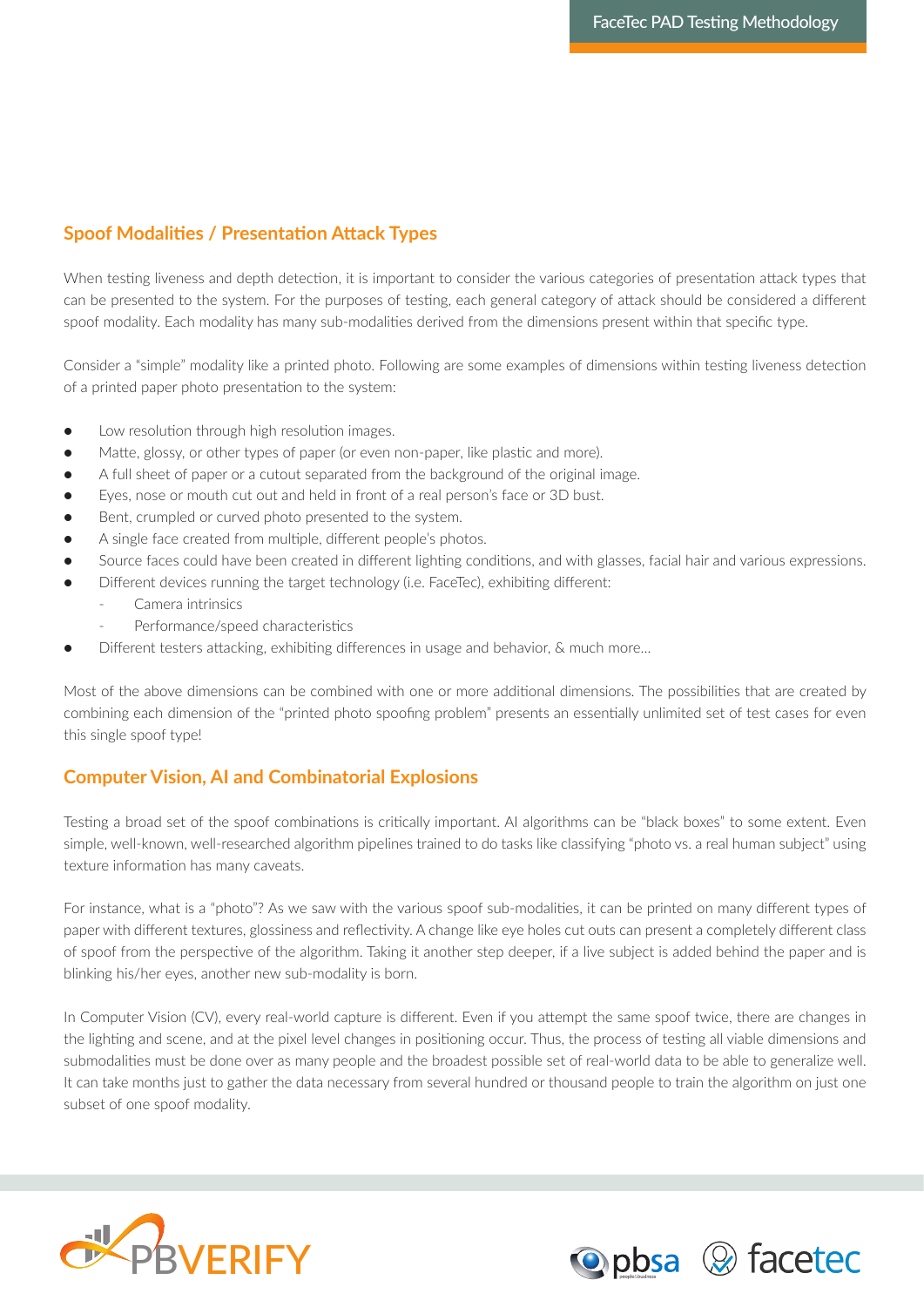The key takeaway is that changing one small variable can make the difference between easily detecting a spoof and fooling the system. **With so many combinations to test, it is of utmost importance to test the breadth in addition to depth.**

Computer Vision+AI pipelines fail to catch spoofs due to four main causes, each explained below by example, and as they relate to face authentication technology:

#### **1. Underfitting**

Example: the anti-spoof algorithm is trained against a diverse combination set. Though broad, it only has a few hundred or thousand of each type of sample to learn on. While the algorithm generally performs well in training and testing, it will randomly fail simply because it has not learned enough about the general problem space.

#### **2. Overfitting**

Example: the anti-spoof algorithm is trained against a very rich set of every combination of the above sub-modality bullet points. The dataset is rich and large. However, through some data science/analysis oversight, it only includes one skin tone in the subjects in both the spoof and real records. The algorithm is highly likely to have undefined (and poor) behavior for differently skin-toned subjects, both spoof and real. The algorithm fit really well to the data present and is highly accurate, but doesn't generalize to the actual problem space in the real world.

#### **3. Inherent inability to classify due to limitations of the chosen learned feature**

Let's say the liveness algorithm bases its classification specifically on changes in the eye or mouth region. Let's say it looks for a blink or for movement in the eye. This algorithm can be highly accurate at performing this measurement. Thus, while it is great at analyzing the designed "feature space" it focuses on, it is not capable of seeing the difference between a real human vs. a video of someone talking and blinking, and thus will create a huge security problem in the real world.

#### **4. Inherent inability to classify due to lack of data in the modality**

An extreme example: In an algorithm that uses a photo resized to a 2x2 pixel image, real human faces are going to be practically impossible to distinguish from spoofs. You only have 2 \* 2 \* (number of colors in color space) values with which to learn how to separate. A 640x480 image or even higher is quite a bit more data. Algorithms can definitely be created using a single 2D image that are better than a coinflip for a significant amount of spoofs. Adding processing and averaging over more frames from a video can make it better. FaceTec operates on an average of 100 or more high resolution frames per session, and measures the user's face's 3D signature as the camera is at different distances from the face. This incredibly rich signal offers orders of magnitude more data with which to learn off of over 2D images or even streams of 2D images at a specific distance.

In the above, we have illustrated why it is critical to test on vast, diverse sets of data, and to combine various concepts within each sub-modality to attempt to find ways to bypass the system. FaceTec has collected massive amounts of 3D face data from users of all ages, genders and ethnicities in the wild with varying light conditions and backgrounds from 160-plus countries. FaceTec has developed AI to address these three problems and has designed an extensive Computer Vision+AI pipeline to address all of the above challenges.



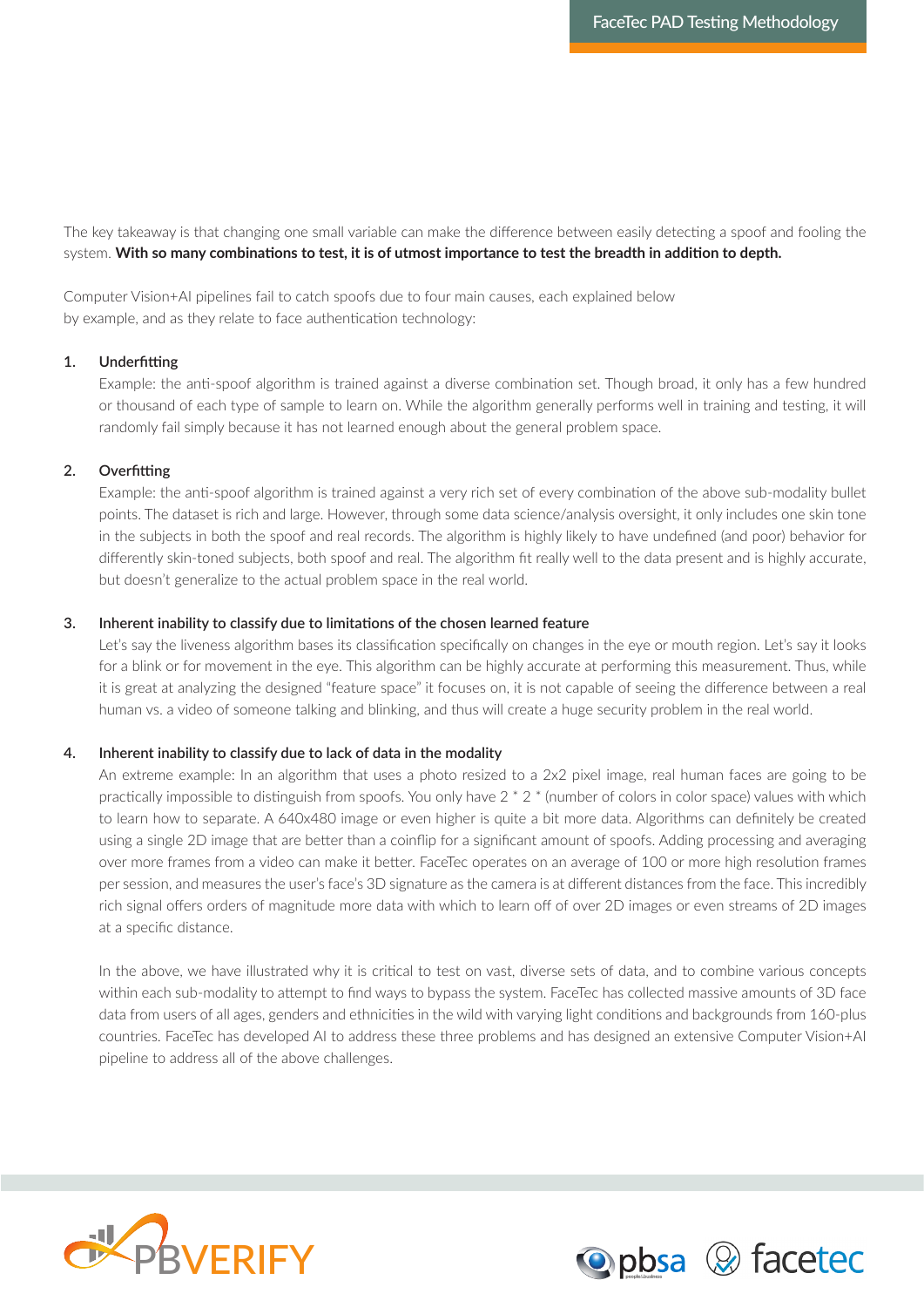# **Attacks Against N on-3D Tech**

The vast majority of FaceTec competitors cannot derive a 3D signal. They will use "active" techniques like face movements, blink eyes etc., to try to make spoof determinations. This does not address the cooperative bad actor described in ISO 30107-3 and leaves vulnerable several attacks, including but not limited to:

- General high resolution images on paper and screens
- High resolution paper images particularly on matte paper
- High resolution paper images on matte paper with eye cutouts and blinking, or other simulated face movement.
- Glossy paper can create artifacts that can interfere with texture detection algorithms
- Videos where a subject moves their face, talks, etc.
- Animated 3D avatar from photo software like Crazy Talk 8
	- https://youtu.be/pAoTmlqMqjg
- Tech that relies on eye gaze detection is generally inaccurate and thus will have a high FAR and can also be spoofed by software that allows manipulation of eye gaze in real time.
- Many more, depending on the liveness detection method

Certain FaceTec competitors will require the subject blink or smile to "prove" liveness. These can be spoofed via trivial means like:

- Creating an image of the subject blinking using Photoshop and fading between images with a slideshow to make it appear
- as if their eyes open and close (FaceTec has demonstrated this spoof against USAA Bank (tech from Daon IdentityX))
- Many more, depending on the liveness detection method

#### **Biometric Data Compromise**

System Integrators, Identity and Access Management Platform players, and App developers using face matching technology without Certified Liveness detection should be extremely concerned about real-world availability of user biometric data.

With today's technology and social media environment, it is becoming increasingly easy to:

- Find a photo of a target person's face
- Find a photo of a target person's face smiling
- Find a photo or video of a target person's face blinking
- Find a video of a target person
- Find a video of a target person looking directly into the camera making facial movements, blinking, and smiling (i.e. Instagram/Snapchat/etc)
- Create 3D controllable avatars that can be created from a simple photo

The biometric data required for a successful FaceTec authentication is called a "3D Facemap" -- this biometric modality is proprietary to FaceTec. **The FaceTec 3D Facemap cannot be derived from 2D face photos, videos or even a 3D head scans.** FaceTec's Facemaps are not available in any public or private database from any source and **are not reusable.** The User's "Liveness Data" is a large percentage of the data in the ~300kb 3D FaceMap, and once the FaceTec Server SDK verifies the User's Liveness, the "Liveness Data" is deleted from the FaceMap. That FaceMap can only be used for server -side matching in the future, it in



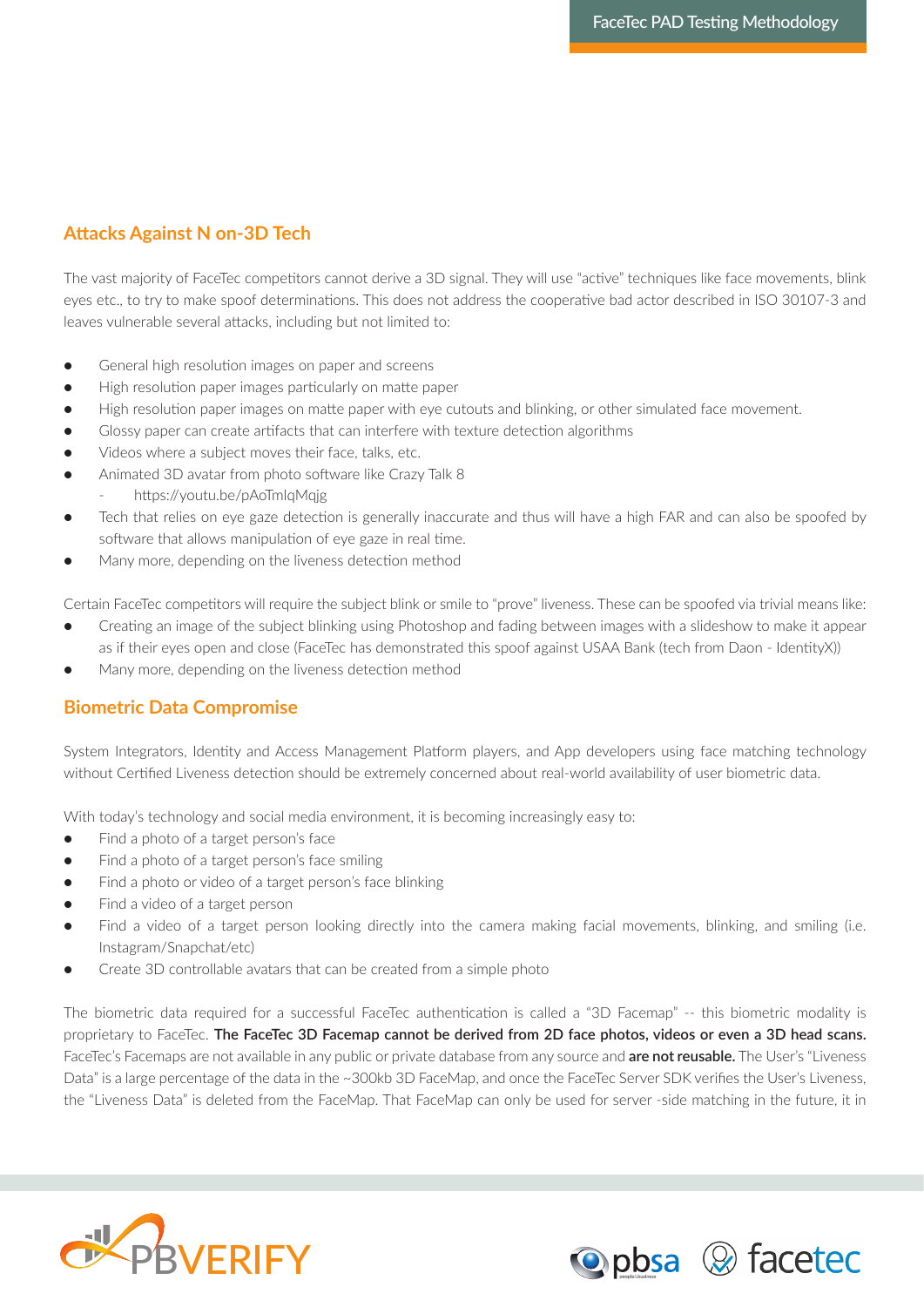now incomplete and can't have liveness verified again. The User must pass liveness again with a new 3D FaceMap for that to happen. By deleting the "Liveness Data" immediately after verification the FaceTec Server SDK prevents any biometric Honeypot risk, as even if Encrypted 3D FaceMaps were somehow stolen they would not work to impersonate the users.

FaceTec's algorithms detect Liveness by detecting concurrent unique human traits and identifying generation loss; simply put, they know if they are seeing a real human or a re-created copy. Even if they wanted to, users themselves cannot record the biometric data needed to re-create a 3D Facemap with today's media technology, because FaceTec has a built-in mechanism to prevent 2nd generation replay attacks.

All of these factors provide a massive security increase for any system that FaceTec is integrated into because users can no longer share credentials (like they can with passwords) and cannot be tricked into providing useful biometric data with phishing schemes or social engineering.

*An Important Note About Biometric Data Privacy* – When addressing biometric data privacy concerns it is critical to understand the importance of Liveness Detection . FaceTec automatically deletes all Liveness Date after each session so it must be recaptured everytime. For a successful login, the correct user must be physically present at the time of authentication, they MUST pass liveness detection EVERY time a matching attempt is performed making spoof attempts futile and stolen user media useless.

# **Liveness & Depth Detection Modes**

- **Liveness and Depth Detection During Enrollment** 
	- Robust Liveness detection during Enrollment should be mandatory, as proving the reference enrollment is from a real human creates trust at the root of identity.
- Liveness and Depth Detection **During Authentication**
	- Robust Liveness detection during Authentication should be mandatory, as proving the user accessing the account is not just a real human, but also is the correct real human is essential to establishing trust.
- Liveness and Depth Detection **Without Enrollment or Authentication**
	- Only the users Liveness and Depth are verified, not the identity.
	- This mode can be used to protect against against bots.
	- Deters bad actors as they do not want to use their real face to gain access.
	- A previous enrollment to match the face against is not required in this mode.

#### **General Recommendations for Liveness Testing**

- Use as many different faces  $\&$  photos as possible, not the same ones over and over.
- Attempt as many combinations of sub-modality dimension combinations, variety is critical, do not test the same combinations over and over.
- Run the Face Authentication application on many different spec phones and tablets, not the same one or two different devices over and over.
- Use many different target mediums, devices and materials to present the spoofs, like different monitors, projectors, phones, laptops, types of paper, etc.



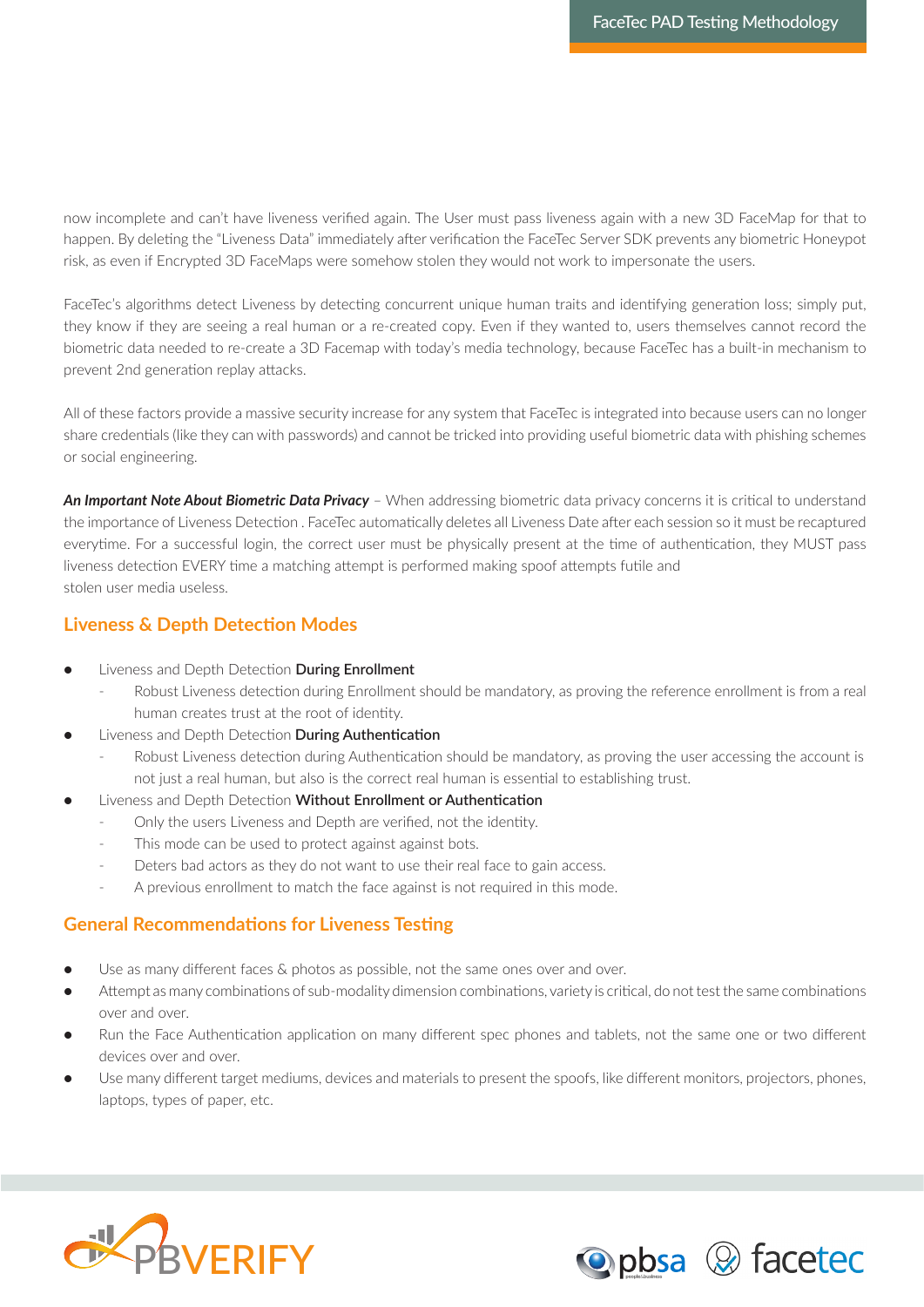- Try to enroll with masks, dolls, mannequins, etc.not only 2D photos and videos.
- Attempt to capture from different angles of the spoof medium.
- Attempt to disrupt the timing of the capture technology.
- Test as many distinct combinations from every modality and its submodality as possible.
- Enrollment and Authentication sessions should not be allowed when the user's eyes are closed for longer than a blink to prevent attacks on sleeping/passed-out users.

# **Liveness-related Systems and Capabilities**

Below is a list of dimensions/features/capabilities that are not directly involved with Liveness Detection, but relate to the system security as a whole.

#### **● Lockout mechanism**

- If the technology does not have a lockout mechanism against attackers built in, they will be able to find vulnerabilities quicker because of the opportunity of unlimited attempts and an instant feedback loop (ex., Face ID has no lockout).
- FaceTec detects repeated spoof attempts and locks out attackers attempting to gain special knowledge about the system, breaking the feedback loop.
- **Speed of enroll/auth/verification**
	- Accessible, intuitive, convenient and secure should be the goal. The technology should not take more than a few seconds after the user successfully frames their face in order to complete processing (and across a broad set of devices).
	- On most devices, FaceTec completes processing within one or two seconds of the user framing their face in the large oval.
- **Enrollment vs. Authentication vs. Liveness/Depth-only Modes**
	- Liveness should not be able to be turned off or its sensitivity turned down.
	- Enrollment must detect liveness and depth for the root identity to be trusted.
	- Liveness/Depth-only Mode is critically important for KYC and onboarding flows. And FaceTec's Liveness check should be performed before the ID or passport of the user is scanned. This deters bad actors from showing their faces to the camera and prevents access to the less secure ID scanning portion of the onboarding process.
	- FaceTec performs liveness/depth on every single session, but can be set to liveness/depth-only mode. The app will never receive a "live" signal unless the subject presented is a 3D human present and alive during the session.
- **Performance in Enrollment/Liveness/Depth-only versus Authentication modes**
	- Liveness during enrollment and liveness/depth-only modes should not exhibit significant performance differences from Authentication mode.
	- Enrollment, liveness/depth-only, and authentication modes all perform extremely strong, virtually spoof-proof liveness detection.
	- Note that liveness seen during Authentication is slightly stronger than liveness during enrollment or liveness-only modes. Because a spoof must not only fool the liveness algorithms but also perfectly match the user's identity. Authentication mode should be tested heavily as a part of any testing of the liveness/depth engine which requires enrolling with a live human.

#### **● Liveness Confidence Score**

Liveness Confidence Scores should not provide enough data to enable hill climbing attacks.



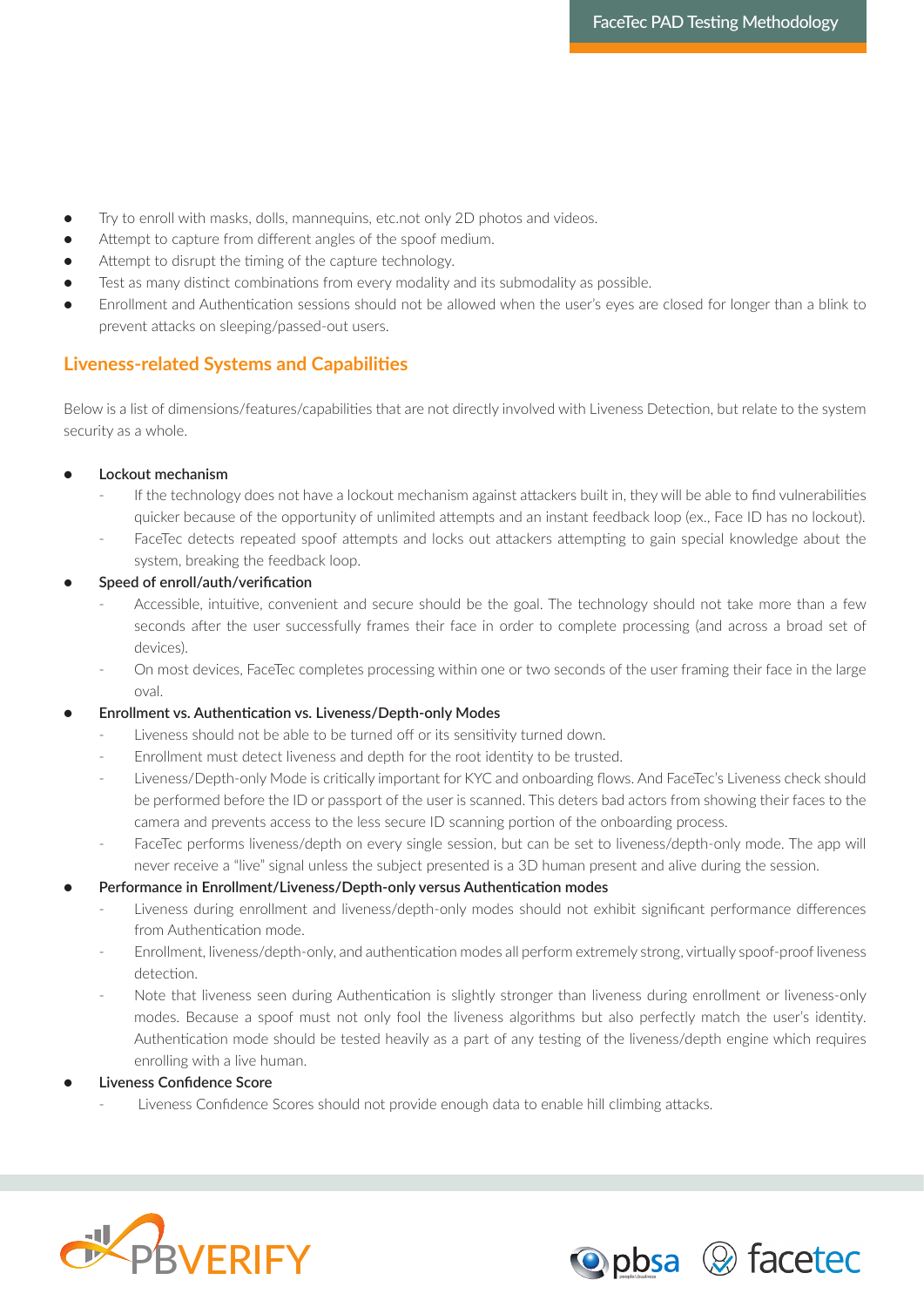**● Ease of integration/integration details**

- Integration should be straightforward and the developer should not need to become a expert in handling biometric data, android camera compatibility, performance across thousands of devices, etc.
- While not directly related to liveness, the more the app developer/integrator needs to implement, the more they must become "biometrics experts". We strongly believe this is a difficult, if not impossible, task to achieve at scale.
- FaceTec handles the user interface, camera compatibility, performance, encryption/decryption of biometric data and tested on over 4000 device models.

#### **● Open Systems**

- [https://en.wikipedia.org/wiki/Kerckhoffs%27s\\_principle](https://en.wikipedia.org/wiki/Kerckhoffs%27s_principle)
- FaceTec is not open source, but the technology is wide open for public testing. FaceTec isn't kept hidden until after you talk to a salesman, we allow anyone anywhere in the world to access and test production level versions.
- We know that any attacker in the real-world can potentially access our binary using a rooted device and one of our customer's apps, and can try to reverse engineer it. Thus, our system has been designed to remain secure even if an attacker fully reverse engineers our system.
- More developers are using the FaceTec SDK every day, contributing to the battle-tested nature of our library. By requesting features, reporting bugs and donating data, they are constantly contributing to the self-enhancing ecosystem that increases the security and usability of FaceTec.
- Very few other biometric technology providers allow instant technology access and evaluation to anyone, especially not competitors, reviewers, reporters and even hackers. FaceTec does.

#### **● Spoof Bounty Programs**

- Spoof attacks can come from anyone, and with a little creativity and ingenuity they can beat many of today's best attempts at security. 80% of Fingerprint Scanners were spoofed within 20 tries by a [Cisco Security Team.](http://Cisco Security Team.)
- Lab testing is a great prerequisite, but it's expensive and always limited in scope.
- Public Spoof Bounty Programs offer the best security assurances possible in biometrics. So if a vendor has a persistent and well promoted Spoof Bounty in place for many months they should be trusted far beyond any that do not.
- FaceTec is the only company with an ongoing Spoof Bounty Program currently \$75,000 with information available at [www.SpoofBounty.com.](http://www.SpoofBounty.com.)

#### **Other Important Considerations**

Here, we define several other dimensions to face authentication systems that do not directly relate to liveness and presentation attack detection.

- **Package Size**
	- The final size of an app incorporating this technology should not be too large.
	- On iOS & Android, FaceTec adds ~6.7MB to app size, the Web SDK is ~3MB.
- **Device/camera/compatibility**
	- The technology should work on the vast majority of devices that the application's users possess and should also perform well on lower-tier devices.
	- FaceTec is compatible with all modern web browsers on computers with webcams, on smart devices it requires Android 4.3+, iOS 8.3+, and a front-facing camera. There are no other requirements . Explicit care is taken to ensure FaceTec is performant and looks consistent across older and lower-tier devices.